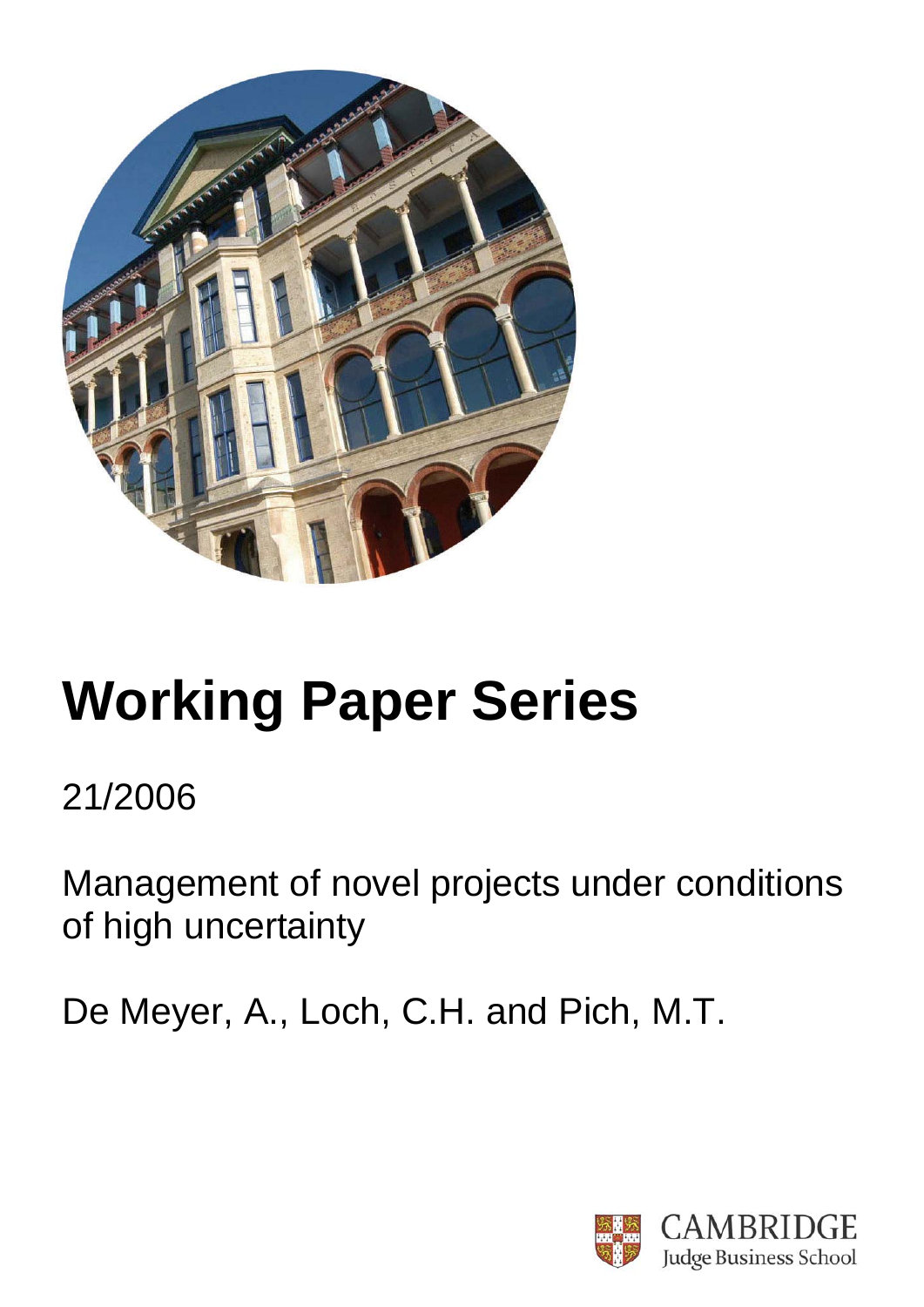These papers are produced by Judge Business School, University of Cambridge. They are circulated for discussion purposes only. Their contents should be considered preliminary and are not to be quoted without the authors' permission.

Author contact details are as follows:

Arnoud De Meyer Judge Business School University of Cambridge a.demeyer@jbs.cam.ac.uk

Christoph H Loch INSEAD bd de Constance 77305 Fontainebleu Cedex, France Michael T Pich INSEAD 1 Ayer Rajah Avenue Singapore 138676

Please address enquiries about the series to:

Research Support Manager Judge Business School Trumpington Street Cambridge CB2 1AG, UK Tel: 01223 760546 Fax: 01223 339701 E-mail: research-support@jbs.cam.ac.uk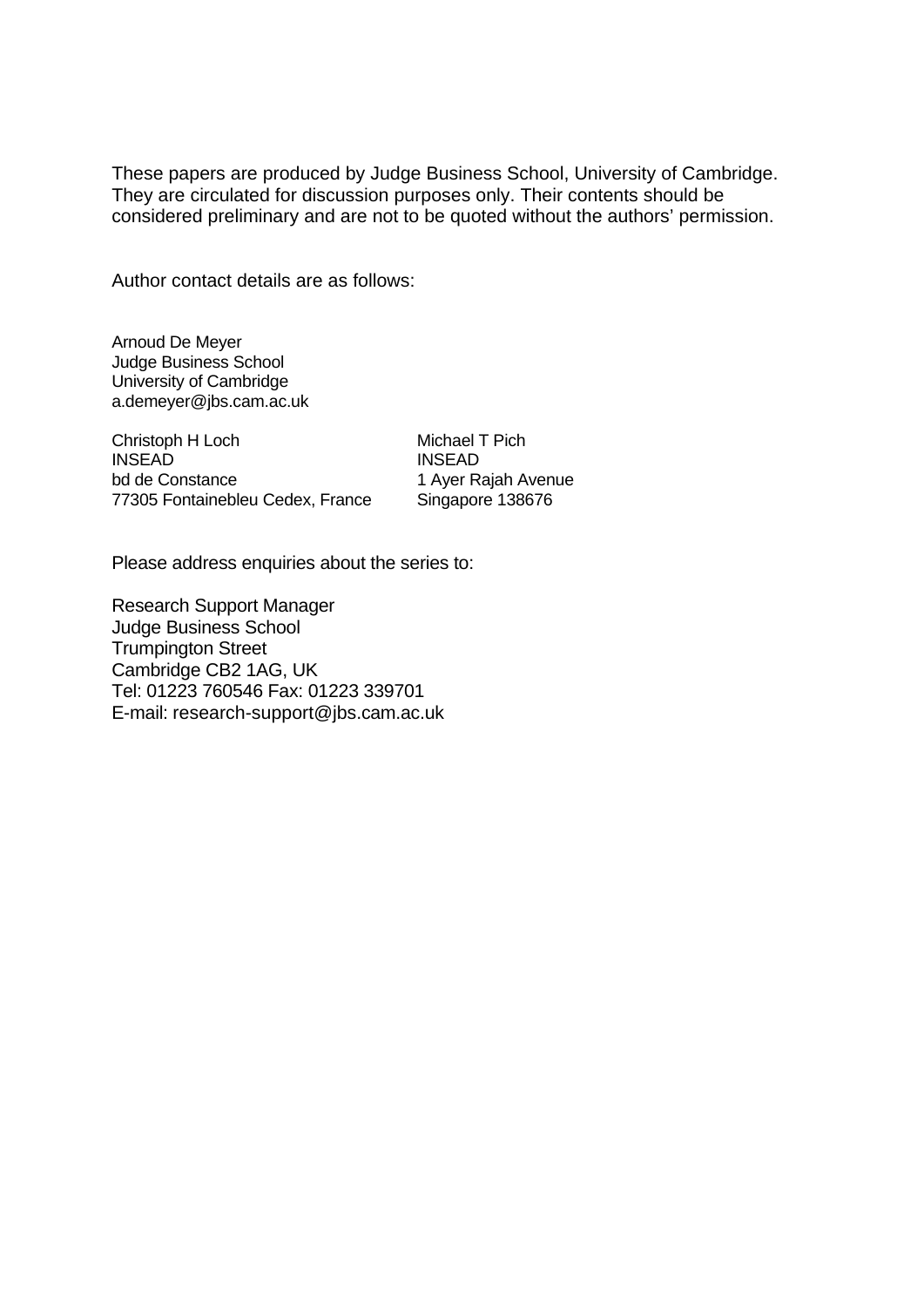# **Management of Novel Projects under Conditions of High Uncertainty**

# **Arnoud De Meyer<sup>1</sup> , Christoph H. Loch<sup>2</sup> , Michael T. Pich3**

**Most R&D projects are confronted with high levels of uncertainty. The management of these projects requires a different approach than the traditional network techniques (PERT, CPM, etc.) would prescribe. The project management literature recognises this and offers a series of methods to master uncertainty, in order to extend the domain of application of these network techniques. But when projects are confronted with a high level of uncertainty we argue that these traditional risk management methods become counterproductive and actually create a false confidence that all risks have been addressed. On the basis of a series of in-depth case studies we have classified uncertainty in three categories (variation, known unknowns and unknown unknowns, or unk-unk's). In this paper we will show on the basis of a few examples and our cases how one makes a trade off between the different responses based on the cost of each of the methods. We will also show when one needs to move from traditional project risk management methods to learning and/or selectionism. We argue that the choice of response will have a strong influence on the mindset and the style of the project manager, the infrastructure used for the management of uncertain projects and the way the relationships with the stakeholders in the project is managed.** 

#### **1. Introduction: Project Management and Risk**

A project can be defined as a sequence of activities to accomplish a temporary endeavor to create a unique product or service (Meredith and Mantel 2003, 8). Projects represent an organizational tool to respond to risks: they are made up of temporary structures and flexible methods. Each project is unique in some aspect, and is thus managed slightly differently from other projects, or ongoing

 $\overline{a}$ 

<sup>&</sup>lt;sup>1</sup> Judge Business School, University of Cambridge, Trumpington Street, Cambridge CB2 1AG, United Kingdom

<sup>&</sup>lt;sup>2</sup> INSEAD, Bd de Constance, 77305 Fontainebleau Cedex, France

<sup>&</sup>lt;sup>3</sup> INSEAD, 1 Ayer Rajah Avenue, Singapore 138676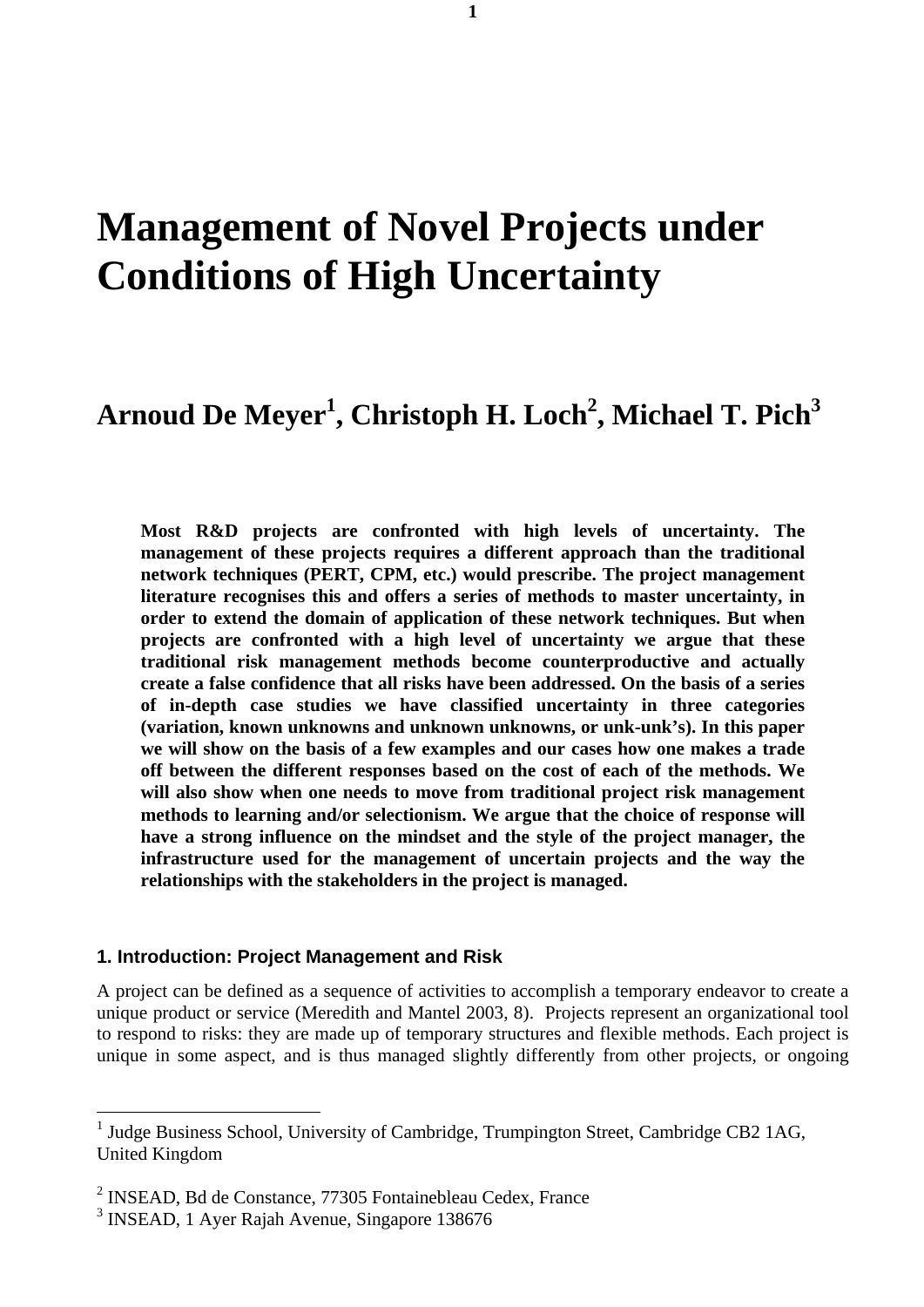processes. In short, projects are temporary structures and management methods that allow companies to be flexible and to respond to risks.

We recently observe two trends in project management. First, the use of projects by organizations is expanding. This reflects an increase in uncertainty and velocity in many industries (e.g., Kloppenborg and Opfer 2002, Pinto 2002, Kerzner 2003) and the need to invest in R&D and innovation.

 Second, project risk management has become an established, formalized and widely used project management method in particular in the field of R&D Management. Risk is commonly defined as "the implications of the existence of significant uncertainty about the level of project performance achievable" (Chapman and Ward, 1997: 7) and is seen as having the two components of probability of occurrence and the consequences/impacts of occurrence. While the details differ, all established project risk management methods recommend actions to *identify* risks beforehand, to classify and *prioritize* them according to probability and impact, to *manage* them with a collection of preventive, mitigating and contingent actions that are triggered by risk occurrence, and to embed these actions into a system of documentation and *knowledge transfer* to other projects.

But on the basis of a range of case studies (Loch, De Meyer and Pich, 2006) we have observed that the established risk management methods enable us to handle mainly the foreseeable risks and what we will call residual risk, i.e. the small occurrences that one cannot plan for.

But handling foreseeable and residual risk does not cover all relevant project challenges in R&D Management. Already in 1987, Morris and Hugh (1987, p. 8-11) concluded that established project management methods are not enough to lead major projects to success, and that many fail. In a large study of 60 large engineering projects, Miller and Lessard (2000) found that only 45% met most objectives, while 19% came in below target (but without crises), 16% had to be restructured, and 20% were abandoned. More generally, over 70% of projects in large organizations fail to meet their stated objectives (Project Management Institute Factbook 2002).

The first reaction, of course, might be that the reason lies in poor management; indeed, these failures to meet stated objectives are often interpreted by the organization as failures of the project management team, negatively affecting rewards or even careers. While poor management cannot be excluded, this interpretation fails to grasp an essential reason for the failure of many projects, which lies in novelty, in unforeseeable uncertainty, or unknown unknowns ("unk unks" in engineering language).

Morris and Hugh (1987, p. 216) concluded that technical uncertainty was a major contributor to project problems. Miller and Lessard (2000) extended this observation: multi-year projects with multiple stakeholders fundamentally pose unforeseeable uncertainty and are systematically affected by unplannable events. And this is necessarily so because only such projects offer sustainable economic rents. Simple projects are easily copied and their rents quickly competed away. Increasing industry dynamics and sophistication force us to push the envelope in seeking new markets and new technologies. Unk unks are a fact of life in today's challenging R&D projects.

But the fundamental logic of existing project risk management methods does not address unk unks. Traditional project risk management is an *instructionalist* approach—contingency plans are drawn up as instructions for the project management team to follow, and contingencies and flexibility are pre-planned and then only "triggered". This approach works fine as long as all risks are identified and their impact on the project can be predicted. But it actually prevents organizations from understanding and appreciating the true challenges of project management when faced with novelty and unk unks:

- Risk lists give the project management team the unwarranted belief that all risks have been identified and addressed;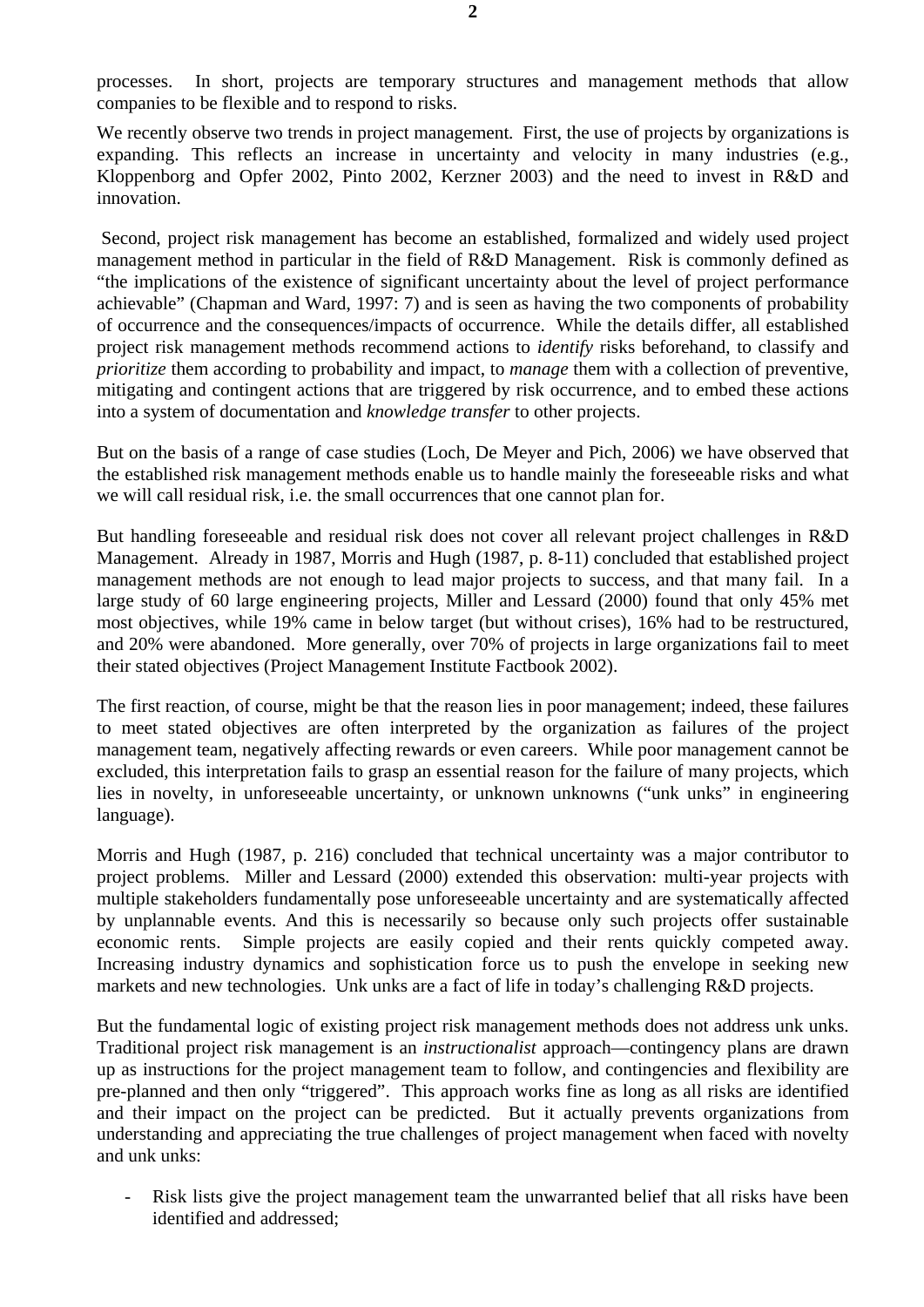- Detailed project plans—possibly with contingencies—come to be seen as the objective itself, rather than the means to achieve an objective;
- Project management personnel are chosen for their experience in project planning, control and firefighting, but not for a mindset for learning and flexibility;
- Stakeholder relationships and contracts require an objective to be reached utilizing a specific path—what is learned is ignored as those best positioned to summarize this learning are no longer in the organization.
- Stakeholders interpret inevitable changes in the project situation as evidence of dishonesty or incompetence and react defensively, rather than working through the changes in a way that keeps the collaboration as stable as possible.

Traditional project risk management can, therefore, limit an organization's flexibility and capability of dealing with unexpected surprises and cause damage.

# **2. The Limits of Established Risk Management Methods**

Project management risk research and practice incorporates a strong mindset around planning and execution: a set of 'instructions' to implement a network of interdependent activities to achieve an objective: risks are defined as deviations from the plan. This mindset is suitable for projects where we know the range of things that can happen, even if we may not be able to predict with certainty which ones of the identified events will happen, or we may not have good probability estimates. This corresponds to *known terrain*, where it is known in principle what events and outcomes of actions to expect, and with *moderate complexity*, where the nature of the "solution space" is roughly known and we can choose a best course of action.

However, established project management risk methods break down in environments of either unforeseen uncertainty or complexity. In such cases it is naïve to assume that we can design the appropriate systems, processes, and relationships needed to meet specific objectives. If a project with complexity and unforeseen uncertainty is managed using classical project risk management, the team does not have the flexibility required to respond to surprises, and the team members' careers may suffer because they are evaluated against targets that have become irrelevant during the project.

Consider, for example, the Circored project, an innovative process development project undertaken by the US-based company Cleveland Cliffs and the German company Lurgi Metallurgie GmbH (Loch et al. 2006). The project constructed and started a first-of-a-kind facility for converting iron ore into hot briquetted iron using a revolutionary new technology, Circored. The technology consisted of efficiently reducing the iron ore in a pressurized and heated (650 degrees) circulating ("fluid bed") hydrogen atmosphere and offered a cost advantage of about 10%, a huge advantage in this cost-driven industry. Cleveland Cliffs had experience in mining engineering and wanted to operate the facility, using it to enter a new market segment, and Lurgi had developed the technology and verified it in a lab-scale prototype.

Construction started in 1997, based on diligent risk planning: business scenarios had been estimated, and detailed risk lists, including estimated impacts and preventive and contingent actions, had been produced. In February 1999, the first phase of the start up, at lower pressure and temperature, went very well. But then one problem followed the other in a seemingly endless succession. The team had to work itself through the facility; each time they had solved one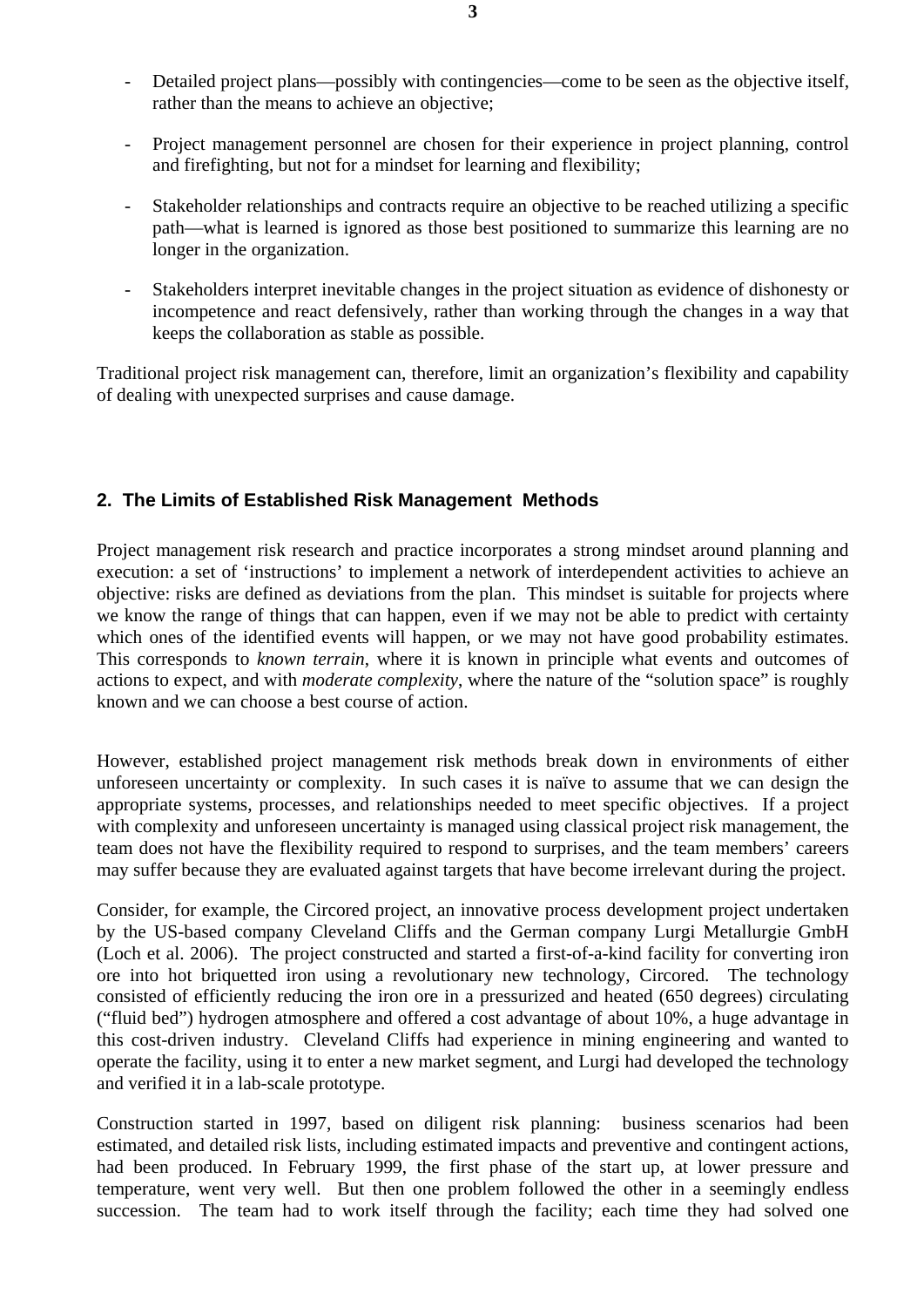problem, the next popped up just downstream in the chemical process. And worse, the problems predicted in the risk lists hardly occurred, while most problems were unexpected ones. Each iteration took days to cool down the facility and remove the explosive hydrogen, perform the engineering change, and heat the facility up again. Over more than a year, the project manager repeatedly had to step in front of the board and say, "we thought it would work, but there was an unexpected problem again, but this time we'll fix it!"

After over a year, the project team had lost credibility, and the leadership was exchanged in the Spring of 2000. The new leadership introduced more sophisticated methods, but also benefited from the fact that the most significant unexpected problems had been fixed, or at least been identified. The facility was successfully ramped up in March 2001, a major technical success that eluded competitors who failed to make competing technologies work.

In spite of the ultimate technical success, several competent people had their careers damaged by the events. The project manager and the board were surprised when the problem solving activities turned out different from what had been predicted, and surprise turned into frustration and disappointment. What was missing? What can we learn from this project that is applicable for project risk management more generally?

In order to understand the roots of the failure in the Circored project, we need to *understand and classify the roots of project risks*, not only by the contextual source (as is done in risk lists), but also by the foreseeability of the underlying influence factor and by their complexity. This is summarized in Figure 1. A project is shaped by many influence factors, such as technical variables, market trends and tastes, competitor moves, logistical constraints, interests and actions by project stakeholders, etc. In Figure 1, we classify all of those influence factors by their uncertainty and their complexity:

- *Uncertainty type Variation:* Their impact is small, so we only need to worry about some variation around our targets.
- *Uncertainty type Foreseeable Influences:* We know what the influences are, but we do not know whether they will occur or not and we do not know the precise impact (probability of occurrence and impact). This is the notion of risk used in established project risk management.
- *Uncertainty type Unforeseeable Influences:* We do not know what the influences are. They are not within our horizon, they are outside of our knowledge, and therefore, we cannot plan for them. The decision theory and economics disciplines call this "unawareness" or "incomplete state space", and technology management scholars (cf. Schrader *et al.* 1993) call it "ambiguity".
- The vertical axis of Figure 2 represents *complexity, or the number of interactions among influence variables*. For most projects these interactions are a consequence of the number of tasks to be performed or the number of stakeholders that relate to the project.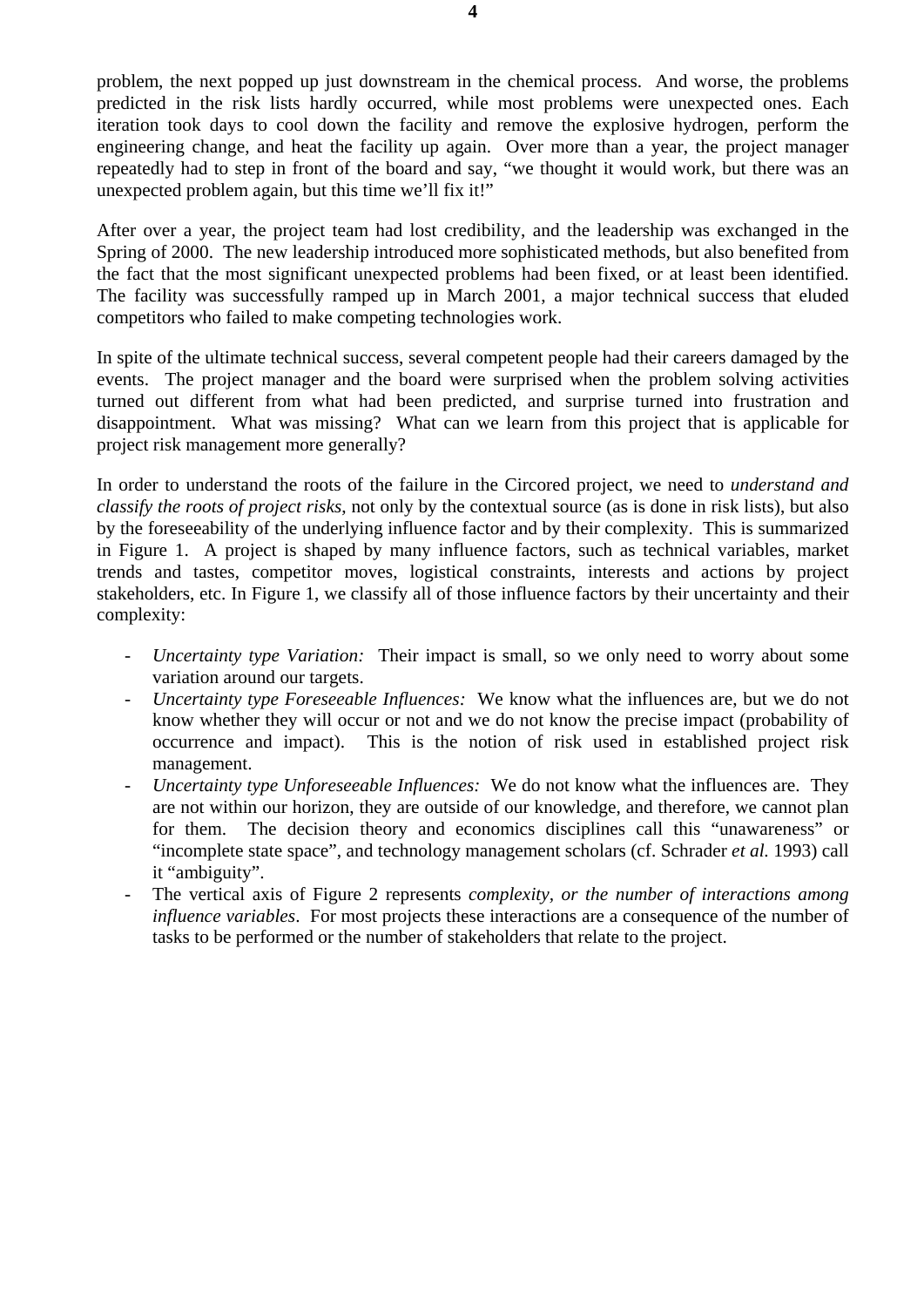

**Figure 1:** The limits of established project risk management methods

In figure 1 we indicate that we know how to manage projects that are subject to variation only – we apply critical path and network planning methods (which can handle many interacting variables), and add buffer management to account for variation around our schedule and budget. We also know how to handle foreseeable risks Project risk management does, however, not address the question of what to do in the face of unforeseeable influences, nor of foreseeable influences that heavily interact.

There is one useful and interesting attempt to address unforeseeable events stemming from interactions among many influences in a complex system. In their book *Managing the Unexpected*, Carl Weick and Kathleen Sutcliffe (2001) discuss what organizations do who must guarantee a reliable functioning of a very complex system, such as a nuclear power plant or an aircraft carrier. Reliable operation must be guaranteed (at almost all cost) because so much is at stake.

Weick and Sutcliffe recommend that the organization develop what they call "mindfulness". Mindfulness includes a number of "soft skills", such as preoccupation with failure, reluctance to simplify, sensitivity to operations, commitment to resilience, and deference to expertise. In our approach, mindfulness means the ability to know precisely what the target state of each component of the system is, to detect even small deviations from the target state, and to quickly react to them, containing them so they do not spread to other components of the system, causing a major problem there. In other words, mindfulness represents *iron-fisted control*: we prevent deviations if possible, and if one occurs, we contain it immediately.

Mindfulness does not "fill" the upper middle box in Figure 2 because it does not solve the problem of the project management team facing unknown influences and/or interactions because the project is not an ongoing steady-state system that can be kept at its target state..

# **3. Diagnosing Complexity and Uncertainty**

Confronted with a project, how does the project team determine the type of uncertainty and complexity present? It is a critical insight that project teams often have a feeling for the fact that they do not know all the possible turns of events, that there are "unk unks" lurking out there, or that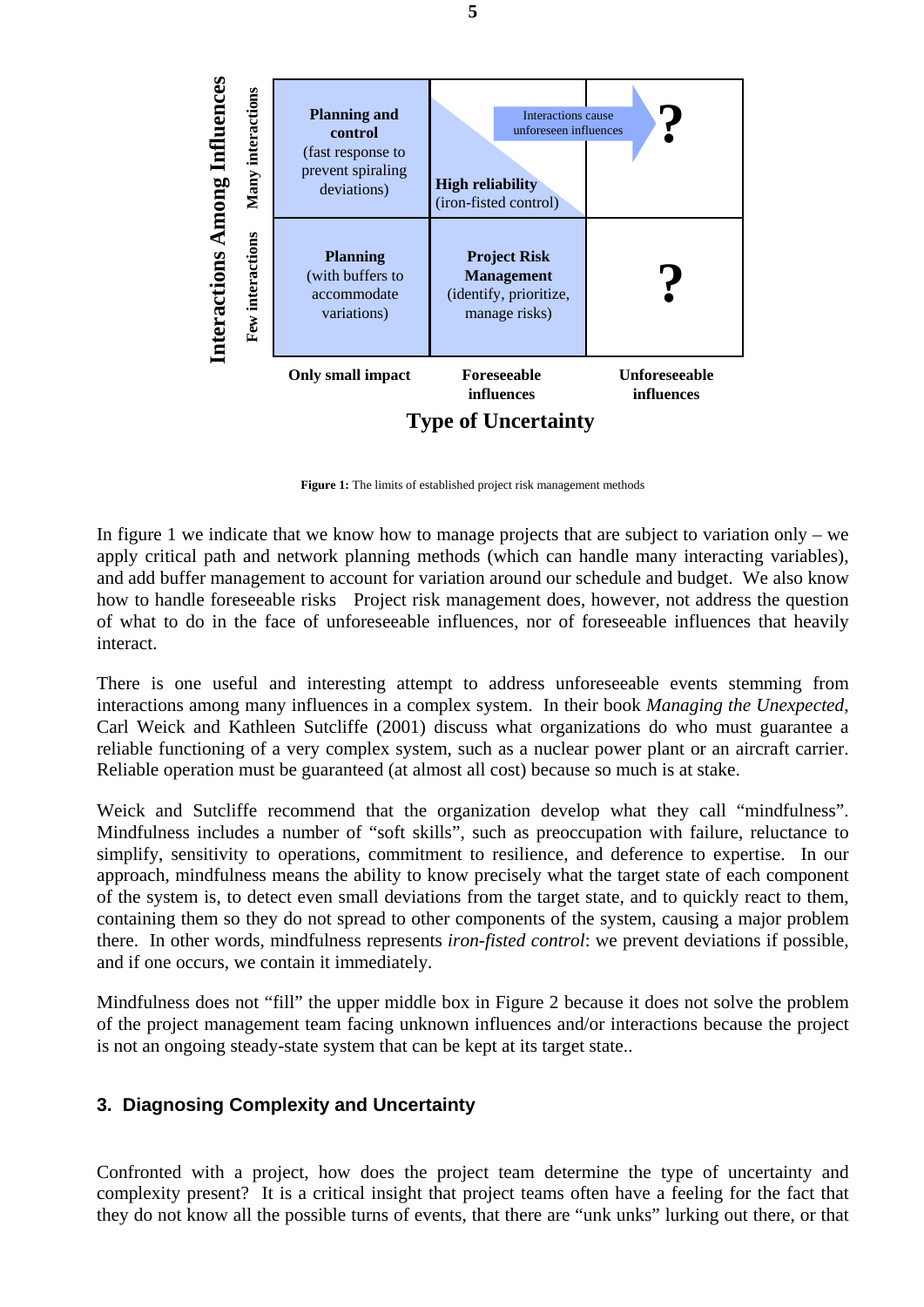the project is so complex that not all effects of their actions can be predicted. We have developed a tool to determine qualitatively the uncertainty profile of a project.

This is demonstrated in Figure 2. The project on the left represents the development and construction of a cruise ship that has many tasks running in parallel (e.g., 2,000 people from 500 subcontractors working on the site, building the restaurant, the casino, the hotel, the swimming pool, etc.), enough to require diligent coordination among many subcontractors who work on the site at the same time, and buffer management to control schedule variations. However, the design is fairly well known, so there are really no significant gaps in knowledge, and therefore no unk unks. Also, the components of the ship do not strongly interact and can be built quite separately.

The project in the middle refers to a multi-year, several hundred million dollar earth-moving project for the construction of a residential community in Southern California (Loch, De Meyer and Pich, 2006). The Ladera Ranch team moves millions of cubic yards of dirt to provide independent builders with house pads, streets, water runoff, landscaping, and utilities. Their major objective is to plan the cuts and fills in a way that moves dirt the shortest distances possible. Geological studies exist about moisture levels and soil types. Moist earth requires more excavation and takes longer to settle before you can build on it, so the project team might opt to dry the dirt rather than delay selling lots. Some types of soils may require different slopes for stability, influencing the available amount of flat area for houses and streets. While this can all be planned in principle, building a contingency plan for each scenario ("If soil is moist and type x at location y, do Plan A. If it is dry and soil type z, do Plan B." And so on), in practice this rapidly becomes unfeasible because of the interdependent nature of cuts and fills across locations. The number of scenarios proliferates with the number of locations considered, making the moisture level and exact soil type, in effect, unpredictable. Thus, the Ladera Ranch team is forced to deal with foreseeable uncertainty, digging and then scrambling to handle what they find. In contrast, truly unforeseen events are rare—like the discovery of prehistoric Indian ruins or a rare animal or plant species, for example—which would completely alter their operation.



**Figure 2:** Uncertainty Profiles: Diagnostic Tool

The project in the right hand panel of Figure 3-1 refers to Ihrpreis.de, a 1999 German Internet startup that applied the Priceline reverse-auction business model (which cannot be patented in Europe). Despite numerous changes in the selling process to accommodate the specific preferences of the German consumer, the company could see by mid-2000 that the consumer auction boom was faltering. Knowing that it could not survive on customer-driven pricing alone, it developed software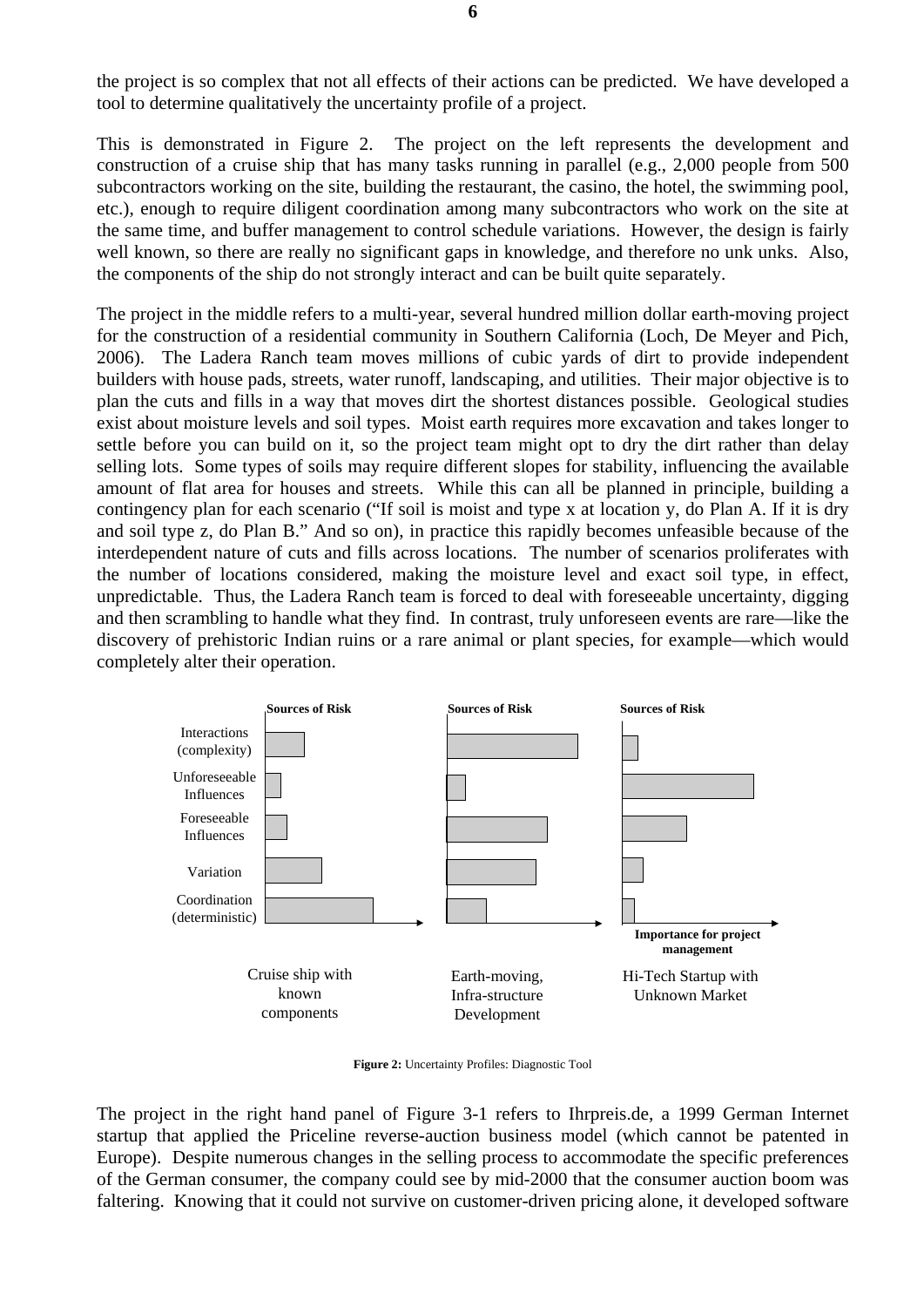services for industrial customers and an Internet-based ticket search engine for travel agents. By summer 2001, this search engine, which dynamically optimizes offers from multiple airline reservation systems, had become the most promising of the company's offerings. In response to the re-definition, one of its investors commented, "How can they change the business model this much? It is like we gave them money to develop a sausage factory, and now they tell us they have moved into building fighter planes." In the end, the company succumbed to the travel business contraction after the burst of the Internet bubble; it gave half of the invested money back to the investors in 2002.

Figure 2 can be used as a diagnosis tool at the outset of the project – project teams are able to think through what they know about their project, to identify schedule variation, to identify significant risks in using project risk management, but also to ask themselves where the limits and gaps in their knowledge are. If there are gaps in knowledge, the team must anticipate unk unks.

Of course, being able to identify them shifts them from unk unks to identified risks, which can be addressed by project risk management. However, in novel projects there will be areas of knowledge gaps that can be identified as such without being able to identify the risks themselves. Also, the uncertainty profile changes over the course of the project: at critical transitions, major uncertainties are resolved or emerge, and after some point, the team should know precisely what is ahead. This is what the diagnostic tool can help the team to recognize and track over time.

# **4. How to cope with uncertainty**

Through our case studies and analytical analysis (Pich, Loch and De Meyer, 2002) we came to the conclusion that there are fundamentally three approaches to managing risk in project: (i) instructionism, i.e. planning and then execution of the plan; (ii) learning and (iii) selectionism. Current risk management methods for project management coincide to a large extent with what we call instructionism and we will not spend time on it in this presentation. We will go into some more detail about learning projects and selectionism.

# *4.1. Learning Projects*

Learning involves a flexible adjustment of the project approach to the changing environment as it occurs, making adjustments based on information obtained during the development process, as opposed to at planned trigger points.

 The essence of this approach to project management is that each new activity will provide new insights and information, which can be used to review and revise the project plan, the resources required and the stakeholders to be dealt with. While each of the changes may be minor, the project itself may look quite different at the end from the original plan and intention.

This type of learning 'as we go' should not be confounded with projects as instances of learning about the organization (because you do something out of the normal activities of your organization) or post project audits that are used to improve future projects

To understand learning 'as you go', imagine a simplistic example from mountaineering. Consider two mountaineering expeditions, one up a known mountain for which we have a map and a weather forecast, and another up an unknown mountain with unknown weather conditions. The project manager asks: How do we plan the trip? How do we choose personnel? How do we monitor whether we are on track? How do we coordinate the participants? And how do we measure whether we have been successful?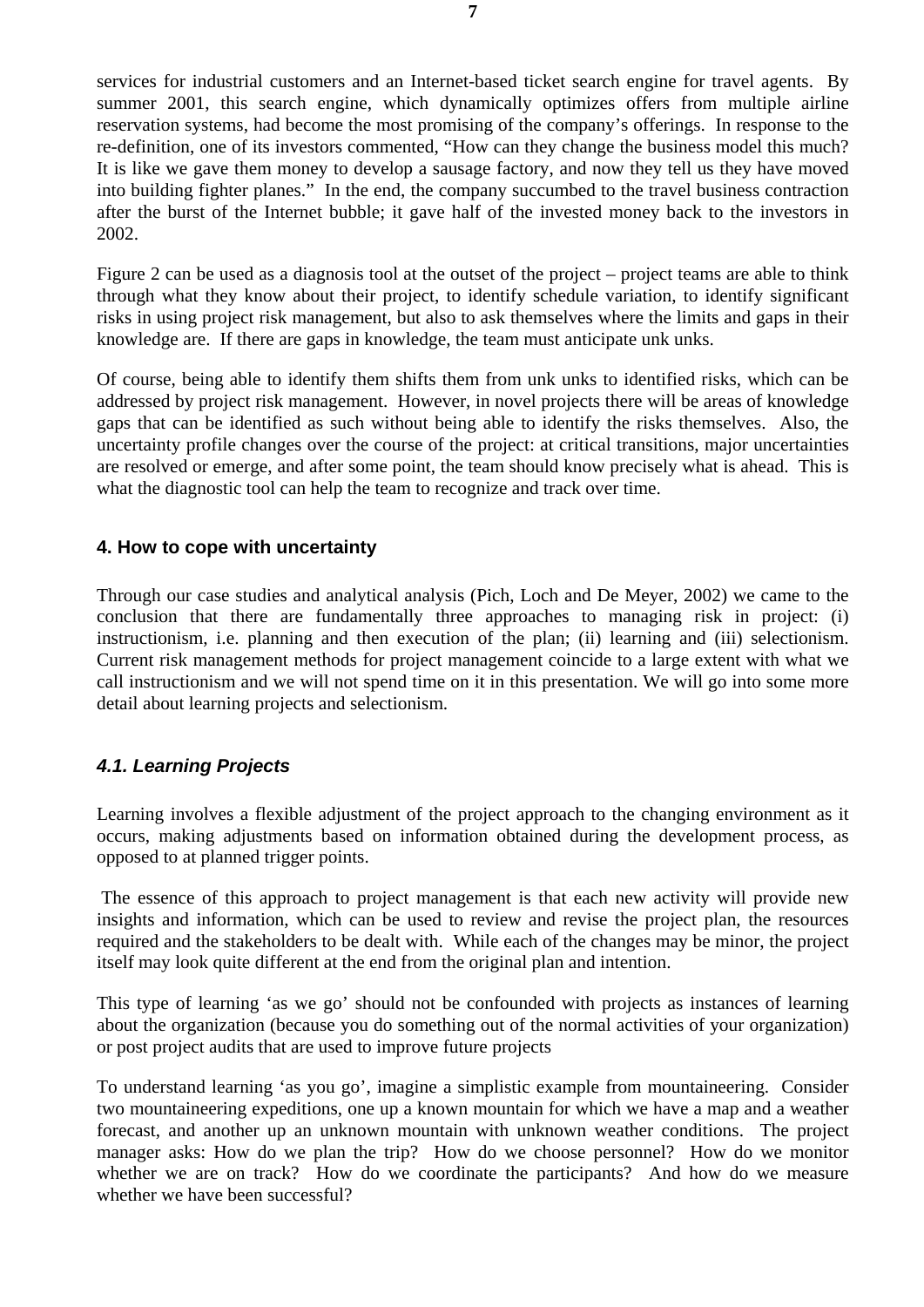The essence of the comparison is between executing an existing plan versus developing the plan as one goes along and learns about the terrain. Mastering the unknown mountain requires more sophisticated mountaineering, more experienced and flexible people who can observe the terrain and the weather during the expedition and who can make decisions in response to what they learn. More information needs to be gathered and coordination among all stakeholders must be more flexible.

This requires a very different philosophy than for more familiar terrain. Imagine that the team decides that the originally targeted mountain is too difficult in the given weather conditions, and proposes to scale an adjacent lower peak. They radio back to the sponsor whose furious response is: "I need people who fulfill the agreed upon targets! I don't need people who always find excuses!" This is a recipe for ending good people's lives (or, in a management context, careers).

# *4.2. Multiple Parallel Projects: Selectionism*

Selectionism refers to generating variety (via independent parallel trials) and then choosing the solution with the most favorable outcome.

There is a large literature in the field of combinatorial optimization that shows that the more complex a problem, the more parallel trials should be run. Thus, the more complex the problem, the more worthwhile it is to pay the cost of selectionism (e.g., Fox 1993). Higher ambiguity may also make selectionism attractive: if the team does not know the project terrain, it may choose to try several different solutions in parallel, hoping that one of them is appropriate for the environment that has emerged when the project is finished. Venture capitalists view their investments this way (e.g., Sahlman 2000).

Imagine a military plane has crashed in the jungle of Laos with a nuclear bomb aboard. The bomb must be retrieved as quickly as possible, but the terrain is so complex that intelligence is not able to provide good tracking; and moreover, there are guerillas in the vicinity, so the search parties will have to dynamically shift depending on were they encounter resistance. The leadership decides to send seven search parties in parallel. Each can attain a huge reward (both monetary and in the form of a medal of honor) if they successfully retrieve the bomb.

The project combines an overarching goal with the individual ambition of each search party. Thus, the challenge is balancing individual rewards (to get the teams to try hard and take personal risks) with a group objective. What matters is that the bomb is retrieved at the end, not by whom. If the groups overemphasize the personal targets, they will not collaborate, not support each other, not share information (perhaps even hide information), and thus put the overall mission in jeopardy.

# *4.3. Integrating Selectionism and Learning*

Both selectionism and learning have been discussed in other contexts. But no guidelines have been proposed for comparing, combining or choosing between selectionism and learning in project management.

In an ideal world we may want to do a bit of everything: plan, be flexible enough to learn as one goes, and to have several alternative approaches in parallel. But of course, the answer depends on *costs* – both parallel projects as well as flexible learning cost money. If learning is very expensive (e.g., requiring a costly test market that also risks leaking the product specifications to the competition ahead of time), it should be avoided. On the other hand, if parallel trials are expensive (e.g., a prototype of a new plane costing tens of millions of dollars), only one project route should be used (for example, the first flying prototype of the Boeing 777 was later sold as a commercial product, see Sabbagh 1996). This much we know – it is summarized in Figure 3. But what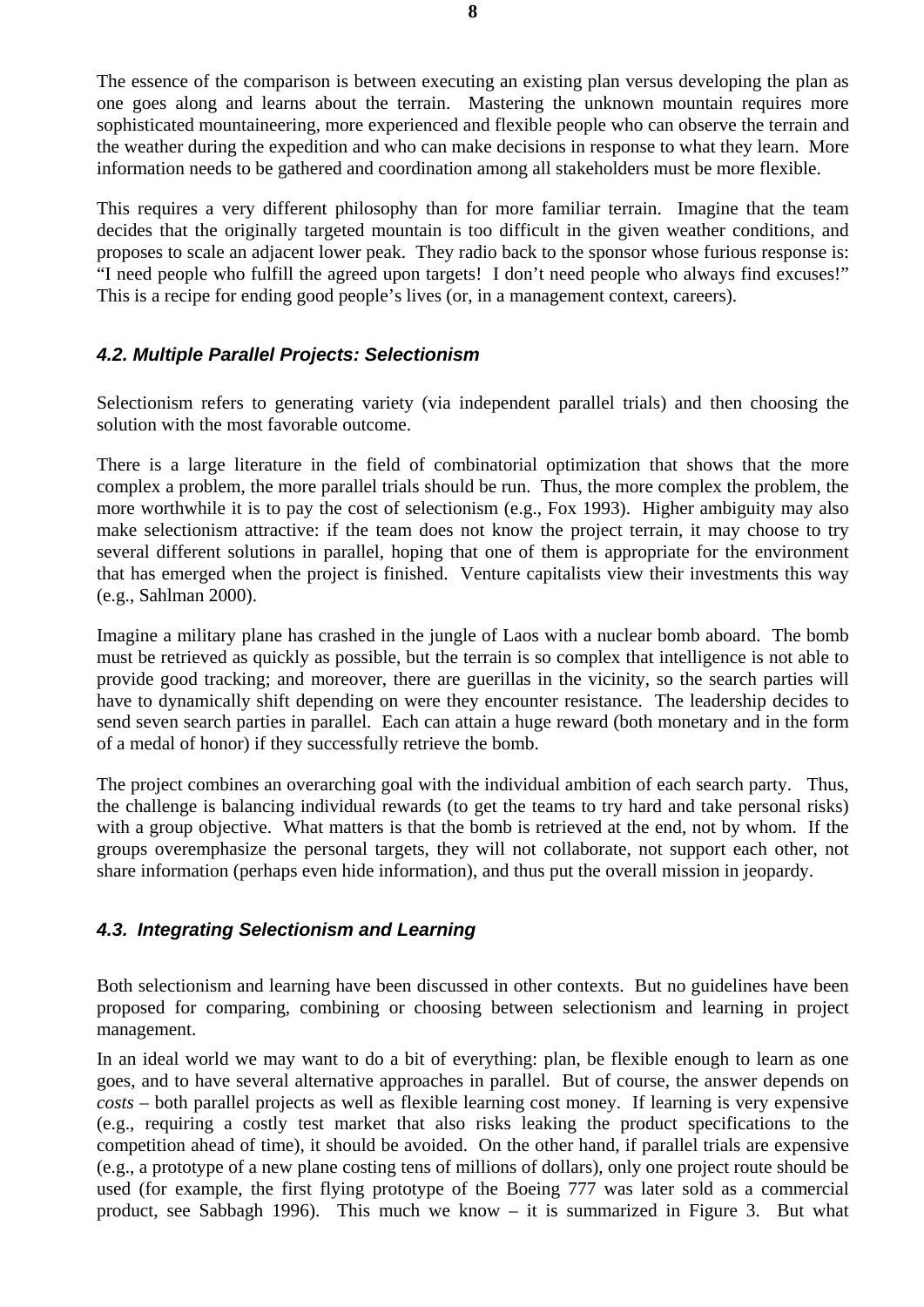approach do we choose if the costs are not so different? And what if the costs are not known and cannot help us to decide?



#### **Cost of Learning and Iteration**

**Figure 3:** Cost Considerations in Comparing Learning and Selectionism

It turns out that the *combination of complexity and ambiguity itself has implications* for whether learning or selectionism is better. It is established knowledge (formally proven and demonstrated many times in computational problems in science) that the more complex a problem is, the more parallel trials are needed to get to a solution in reasonable time. However, this may be reversed when complexity and ambiguity combine: *fewer* trials are warranted. The reason is that ambiguity reduces the information that the parallel trials produce. If complexity is low, missing ambiguous project variables does not invalidate the decisions that the team takes on the variables it sees. However, high complexity causes interdependence among all project variables. Thus, neglecting ambiguous project variables may make irrelevant as well the decisions the team makes on the known variables.

An important implication of this is that learning is preferred more and more relative to selectionism when ambiguity combines with *increasing* complexity. Our conceptual model suggests that in projects with important ambiguity, it may be *inevitable to first attempt some learning*, reaching at least somewhat stable ground, before engaging in selectionism.

# **5. Putting this into practice**

It is fundamental to accept that all key aspects of project management are impacted by selectionism and learning. We will focus in particular on three areas, (1) establishing the project mindset, (2) putting in place the infrastructure, and (3) managing the relationships with stakeholders.

# *5.1.Establishing the Project Mindset*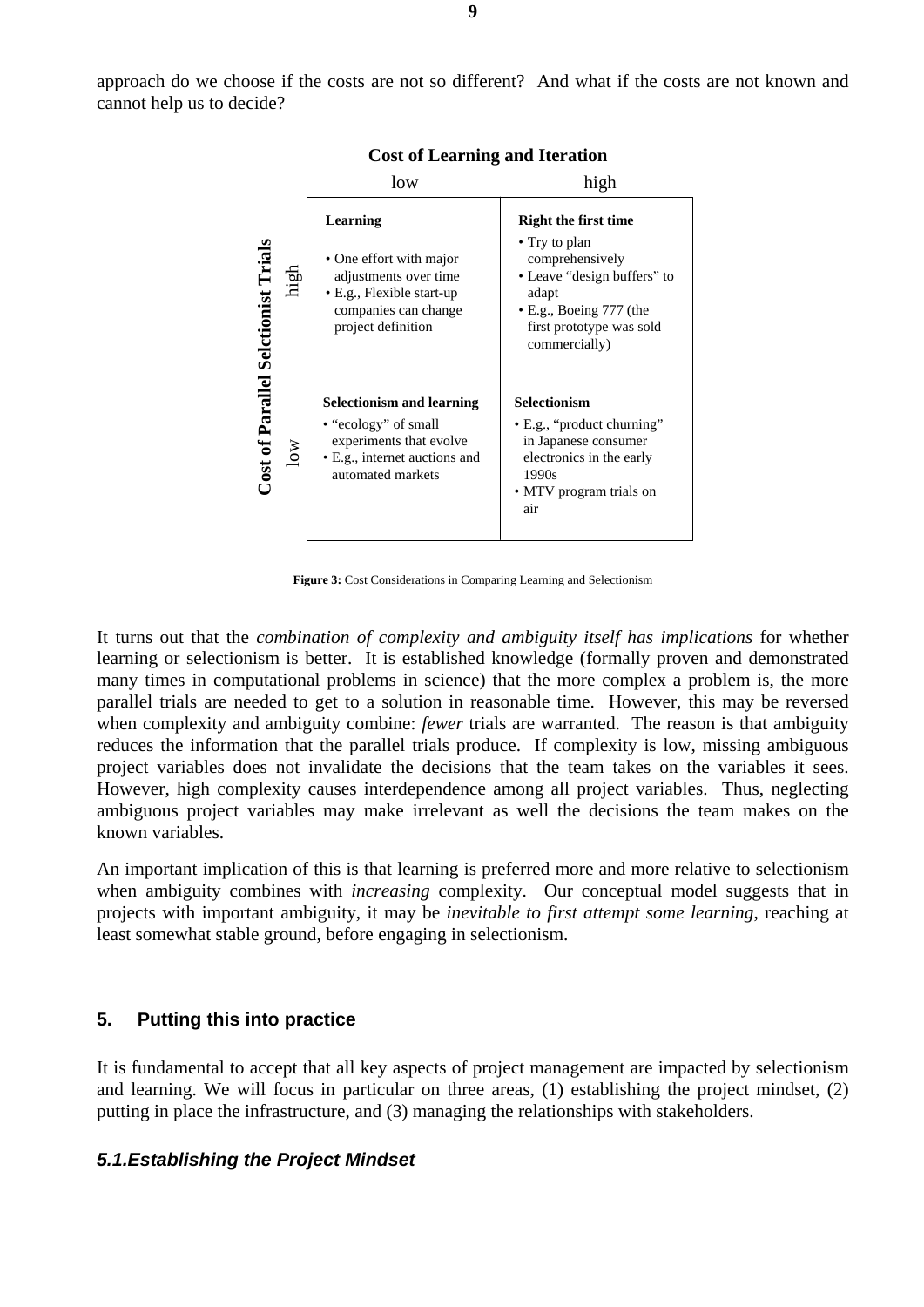Classical project management is about doing your homework up front and then delivering with ironfisted discipline (as one executive said to us, "we need people who deliver on their promises!"). However, discipline (while always important) is not enough in the face of unk unks. Unk unks require a mindset of not asking where we are in the plan but asking what you really know.

The mindset is not a procedures and process question, nor should it rest on the shoulders of heroic individuals. The mindset must be "automated" in a *culture*, or *habits*, of never taking things for granted and always look left and right for things we have overlooked. This is shared with Weick & Sutcliffe's (2001) concept of mindfulness. They show high reliability organizations, such as the crew of the aircraft carrier, have internalized as a deeply-ingrained habit to be constantly on the lookout for small things out of the norm, which could later spiral into large failures.

In order to have a chance to get to the right mindset, it is necessary to bring in the personnel with the right experience, especially the project manager. Selectionist and learning approaches require a different management style than the instructionist approach.

In the instructionist approach, the project manager tends to be a master planner, an efficient administrator, and a person who can spot deviations from the plan, solve the underlying problems and expedite it within the existing framework of the organization.

In the learning approach, the project manager needs to be able to motivate the team to spot upside risks, to very quickly turn around experiments and learn from these experiments (e.g., Thomke 2002), and he/she needs to be able to foster the learning in the team (and thus overcome the NIH syndrome). Such project managers have a lot in common with intrapreneurs. They often have to play some role of information gatekeeper, or at least ensure that this role is performed.

In the selectionist approach the project manager will need to be an arbitrator between the different projects. One of the major challenges will also be the motivation of the teams that are not chosen. Guaranteeing the going concern for the organization will be very important: how do you avoid that an organization falls apart once a particular project is chosen. Therefore he/she needs to be perceived to be a team player and a good marketer of the team. He/she has also to be a great people developer, who can ensure that members from teams that are not selected will feel that they still have a role to play in the organization.

# *5.2. Putting the Infrastructure in Place*

The infrastructure of a project concerns the processes and systems for planning, monitoring and progress measurement, coordination and relationship management, performance evaluation and information management. The two center columns of Figure 4 provide a summary of the project infrastructure for a planned project versus a learning and Selectionist project.

*Planning systems* emphasize milestones of learning, versus delivered results. Monitoring must track what has been learned, rather than progress along the planned tasks. Coordination must be richer and more flexible, as opposed to a work structure with deliverables. It must include the possibility of rearranging the responsibilities as the character of the project changes. This flexibility must be supported by richer and less structured information systems. Finally, the project team should not be evaluated on target fulfillment -- as the outcome is not under the control of the team, this would cause withdrawal of the best people from learning projects. Rather, upward incentives and process measures should be used.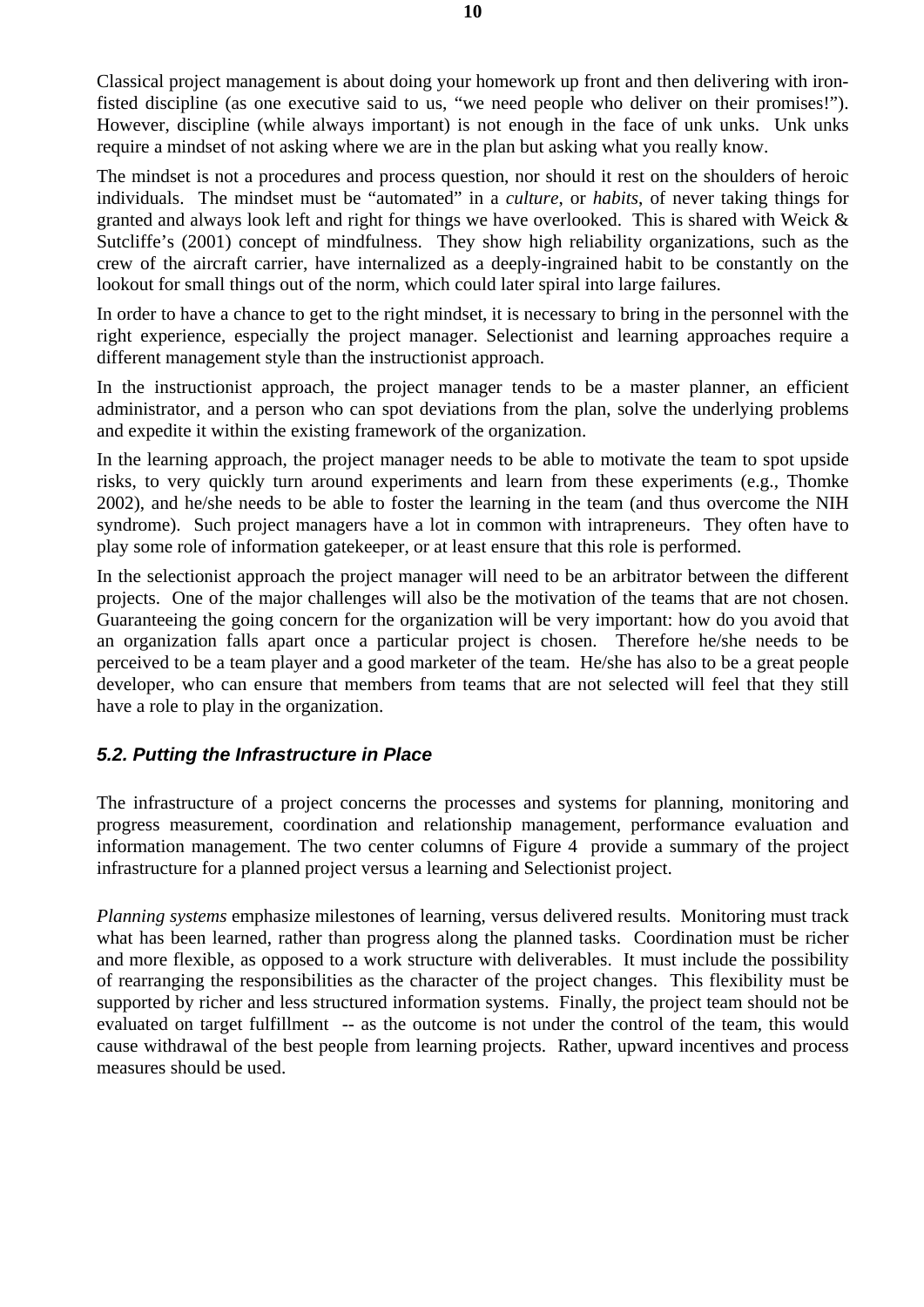|                                            | <b>Planned Projects</b>                                                                                                                                          | <b>Learning Projects</b>                                                                                                                                                           | <b>Parallel, Selectionist</b><br><b>Projects</b>                                                                                                    |
|--------------------------------------------|------------------------------------------------------------------------------------------------------------------------------------------------------------------|------------------------------------------------------------------------------------------------------------------------------------------------------------------------------------|-----------------------------------------------------------------------------------------------------------------------------------------------------|
| <b>Planning</b><br><b>Systems</b>          | • Plan tasks and targets<br>• Work structure and defined<br>responsibilities<br>• Use buffers and simulation<br>to manage risk                                   | • Overall vision, intermediate<br>targets<br>• Tasks to learn<br>• Rapid turnaround of<br>experiments to learn                                                                     | • Collective vision, different-<br>iated roles across projects<br>• Intermediate diagnosis criteria<br>of the potential of an<br>individual project |
| <b>Monitoring Systems</b>                  | • Target achievement<br>• Progress tracking (e.g., $%$<br>complete, or deliverables)                                                                             | • Track "experimentation"<br>• What has been learned?<br>• What problem to solve next?                                                                                             | • Project stopping criteria<br>(updated relative potential)<br>• Information transferable to<br>peer projects, to be shared                         |
| <b>Coordination Systems</b>                | • Fulfillment of deliverables<br>• Coordination via work<br>structure in hierarchy<br>• MBE (management by<br>exception)<br>• Little decision power<br>necessary | • Dynamic and less formal<br>• Long-term trust-based<br>relationships handle changes<br>• Decision power to change<br>approach or targets<br>• Higher problem solving<br>necessary | • Relative progress of the<br>projects<br>• Sharing of learnings<br>• Stopping decisions                                                            |
| <b>Informaton</b><br><b>Systems</b>        | • Planned information:<br>progress, deliverables,<br>actual outcomes of events                                                                                   | • Richer, unstructured<br>information exchange and<br>mutual adjustment                                                                                                            | • Overarching over peer<br>projects                                                                                                                 |
| <b>Evaluation and</b><br><b>Incentives</b> | • Target fulfillment<br>• Measurement of output                                                                                                                  | • Upward incentives on output<br>• "Process quality" incentives                                                                                                                    | • <i>Shared</i> incentives on output<br>• "Process quality" incentives                                                                              |

**Figure 4:** Infrastructure for a Planned, Learning and Selectionist Projects

Project complexity makes it particularly pressing to coordinate and share information quickly. For example, complex engineering projects typically start by cutting the complex problem into pieces. A sub-team solves the design of its respective piece, and then the sub-teams integrate learning about unforeseen system interactions as they emerge. Unfortunately, this type of learning leads to cascading changes and oscillations: if I change, I force you to change, you in turn force a third subteam to change, which at the end makes it necessary for me to change again. Such oscillations have been reported in the engineering literature (e.g., Allen 1966, Loch et al. 2002).

To avoid such oscillations of system changes, it is important to share information quickly, with as little delay as possible, even if this looks like information overload at first glance. Moreover, engineers should be willing to release preliminary information (even when they are not quite sure yet), which reduces the amount of work done with obsolete information, and to satisfy, or be willing to make small compromises at the component level to make the overall problem solving more stable.

The second and fourth columns of Figure 5 offer a few indications of the differences between planning and selectionist approaches. The overarching idea is that one needs to keep a global view of the different projects, and while tracking what is being learned in the individual projects. The overarching tracking allows to share insights and to stop individual projects when they no longer contribute to the whole. Systems and incentives that keep the whole of the organization committed, even when the projects to which some of the individuals are allocated have to be stopped.

# *5.3. Managing Relationships and Project Governance*

Relationship management with internal and external stakeholders is a key dimension of project management. Indeed, the project team almost never has all the necessary resources under their control; it needs to be able to mobilize resources that belong to others, and to influence other parties, over whom they do not have formal power. Stakeholder management is also about controlling and possibly neutralizing the negative influence of adversaries outside the project .

**11**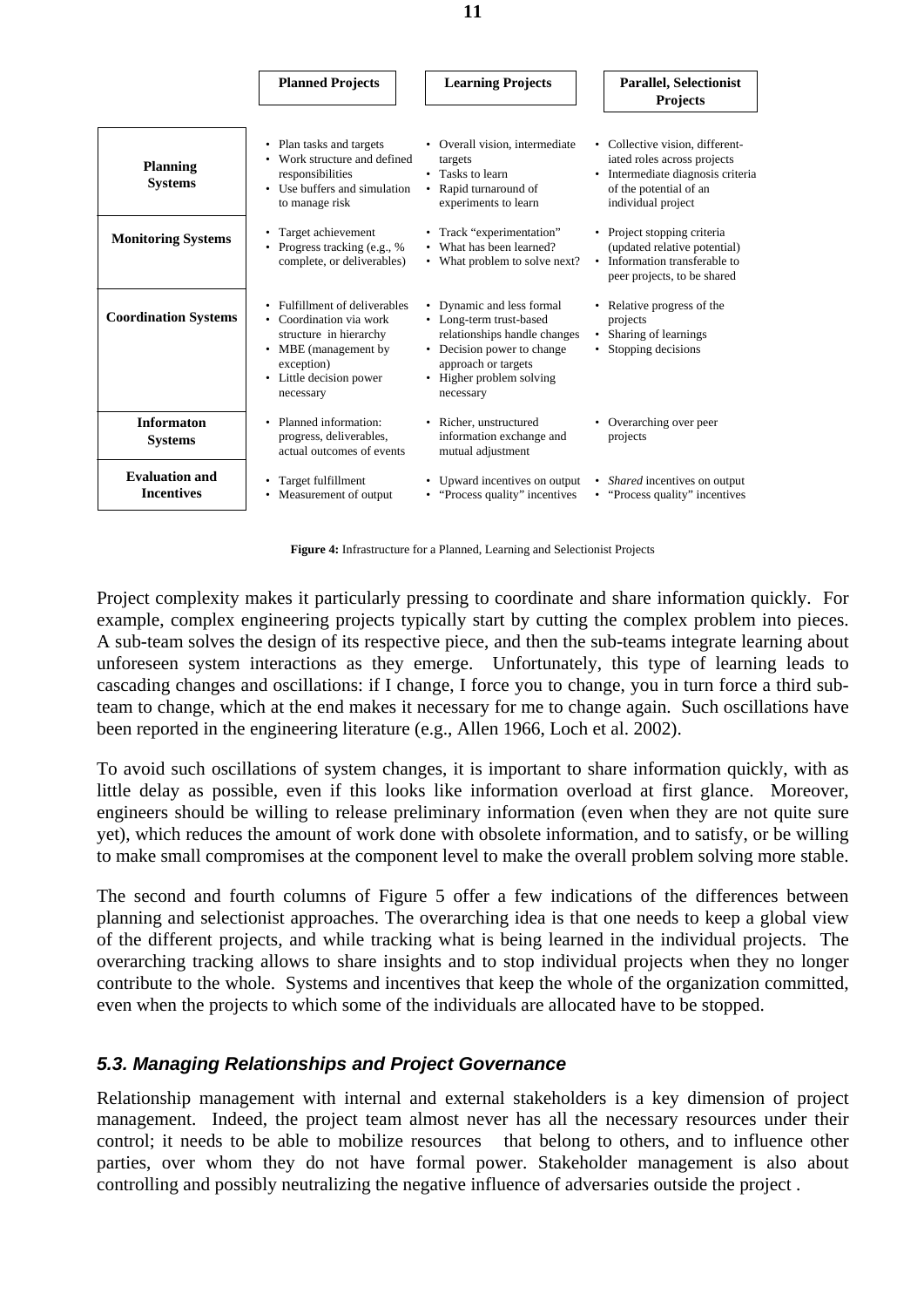The higher the number and interdependence of the parties involved, the harder is the management of the relationships. Obviously, in an age of increasing outsourcing and dispersed expertise, this is often correlated with the complexity of the project tasks – the more dispersed the task and the expertise, the more parties will be involved.

# Structuring Project Contracts

Large projects are rarely performed with one organization's internal resources alone: the resource commitment is too great, the risk becomes too high, and the range of specialized expertise areas goes beyond what exists in one company. Therefore, managing major projects typically involves working with partners. Collaboration with external parties poses a trade-off – the above advantages have to be weighed against multiple interests, which are never perfectly aligned and cause possible interactions among multiple influences, in other words, complexity and the risks that go with it.

Contracts are the most widely used way to handle external partners. The literature distinguishes three major contract forms, fixed price, cost reimbursable, and mixed incentive contracts (e.g., Kerzner 2003). They differ in their appropriateness in allocating risks. Lump sum turn key (LSTK) fixed price contracts allocate all risk to the contractor; they seem to have increased in importance over the years, as they clearly allocate responsibility to one major contractor who assumes most risk and can control the project's execution, minimizing interfaces and working with more overlap.

# Project Governance

Even if the contract is written flexibly and with good intentions on all sides, it is unrealistic to hope that classical client-contractor contracts can completely solve the challenge of unforeseen influences, such as a complete failure of the technology or unexpected market conditions. Those simply fall outside the traditional supply contract toolbox (Miller and Lessard 2000). Contracts must be complemented by other tools of "project governance", e.g. equity stakes , the fostering of ongoing relationships and trust (that is, reputation and repeated interactions), powerful tools for mid-course re-definitions and renegotiations of benefits, a mindset and an understanding (ie. experience) of the arising need of changing the project's structureand well determined strategies for project exit. ges or minimize involvement.

# Managing Stakeholders

Relationship management must be mindful not only of the parties to the project contract, but also of stakeholders, or parties that have an interest in and an ability to influence the project even though they are not official parties to the contract. For example, BP suffered a major setback with the dismantling of the Brent Spar oil storage platform in the mid 1990s, when Greenpeace forced them to dismantle it on the shore rather than sinking it in the deep sea. The solution chosen in the end was more expensive as well as inferior in terms of risk for employee security and no better than sinking in terms of environmental impact. But an external stakeholder, the relationship with whom was not properly managed, forced them into a bad solution.

# **6. Conclusion**

The core argument that we developed here is that the established risk management methods can help you in managing the variation and the foreseeable uncertainty, but that they run out of steam in the face of unforeseeable uncertainty or unk unk's, which are so often a typical characteristic . In order to cope with these one needs to develop a combination of learning and selectionism. The